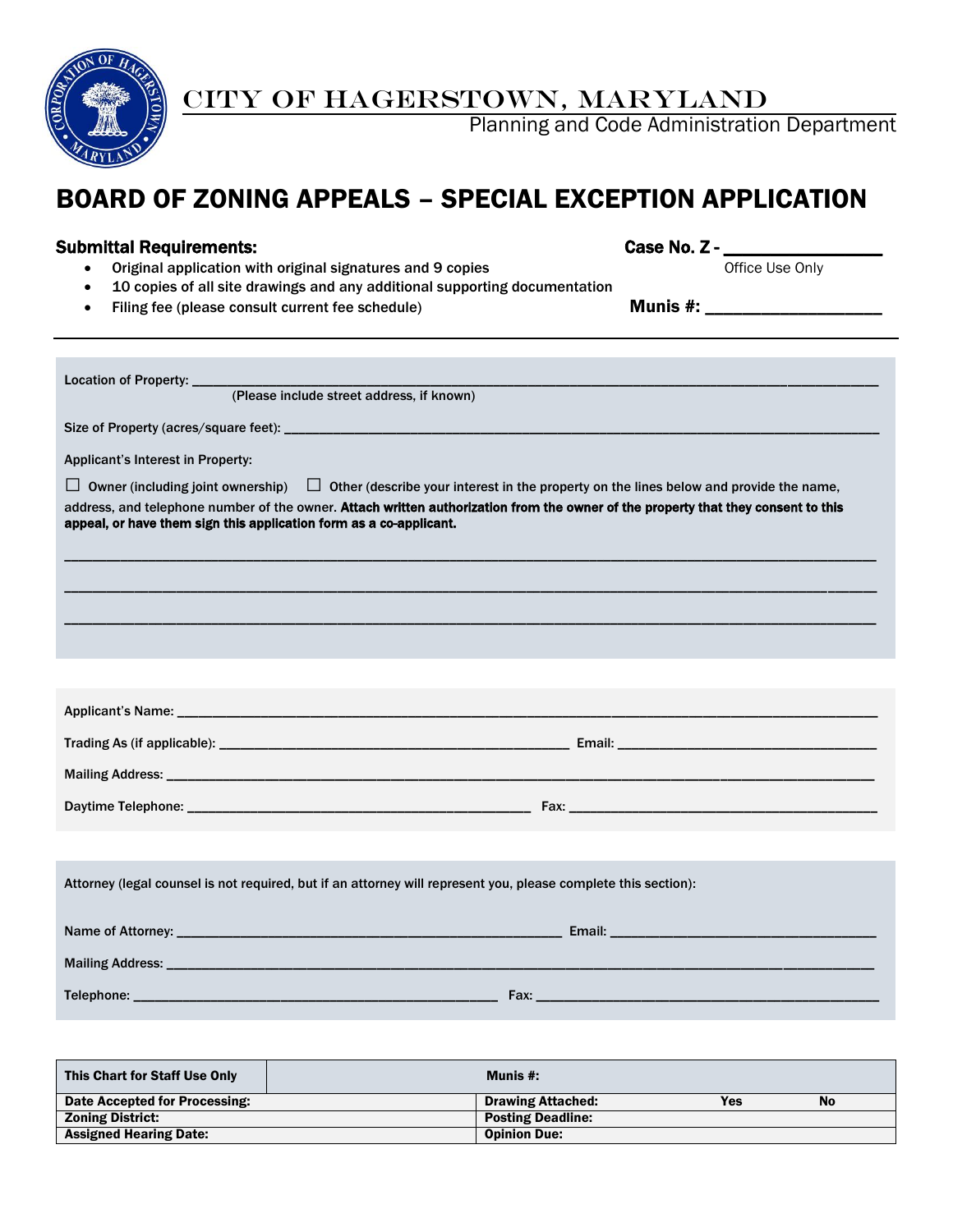#### Special Exception Request:

| The undersigned hereby applies to the Board of Zoning Appeals for approval of a special exception under Section(s)<br>of the Zoning Ordinance (Article 4 of the Land Management Code), |                                           |  |
|----------------------------------------------------------------------------------------------------------------------------------------------------------------------------------------|-------------------------------------------|--|
| pertaining to the                                                                                                                                                                      | zoning district for the following use(s): |  |
|                                                                                                                                                                                        |                                           |  |
|                                                                                                                                                                                        |                                           |  |
|                                                                                                                                                                                        |                                           |  |
|                                                                                                                                                                                        |                                           |  |

### Description of Proposed Use:

| A. Present or most recent use of the subject property:                                                                                                                                                                                                                                  |  |  |
|-----------------------------------------------------------------------------------------------------------------------------------------------------------------------------------------------------------------------------------------------------------------------------------------|--|--|
|                                                                                                                                                                                                                                                                                         |  |  |
|                                                                                                                                                                                                                                                                                         |  |  |
|                                                                                                                                                                                                                                                                                         |  |  |
| B. Proposed use of property, including any existing or permitted uses of the property that would be conducted on the site,<br>in addition to the special exception use (include number and type of dwellings, area and use of commercial and<br>industrial buildings and/or land uses): |  |  |
|                                                                                                                                                                                                                                                                                         |  |  |
|                                                                                                                                                                                                                                                                                         |  |  |
| C. Provide a description of the operation of the proposed use, including where applicable: types of activities; hours of                                                                                                                                                                |  |  |

operation; number of employees, occupants, and customers; quantity and types of vehicles and trips to be generated to and from the site:

\_\_\_\_\_\_\_\_\_\_\_\_\_\_\_\_\_\_\_\_\_\_\_\_\_\_\_\_\_\_\_\_\_\_\_\_\_\_\_\_\_\_\_\_\_\_\_\_\_\_\_\_\_\_\_\_\_\_\_\_\_\_\_\_\_\_\_\_\_\_\_\_\_\_\_\_\_\_\_\_\_\_\_\_\_\_\_\_\_\_\_\_\_\_\_\_\_\_\_\_\_\_\_\_\_\_\_\_\_\_\_\_\_\_

\_\_\_\_\_\_\_\_\_\_\_\_\_\_\_\_\_\_\_\_\_\_\_\_\_\_\_\_\_\_\_\_\_\_\_\_\_\_\_\_\_\_\_\_\_\_\_\_\_\_\_\_\_\_\_\_\_\_\_\_\_\_\_\_\_\_\_\_\_\_\_\_\_\_\_\_\_\_\_\_\_\_\_\_\_\_\_\_\_\_\_\_\_\_\_\_\_\_\_\_\_\_\_\_\_\_\_\_\_\_\_\_\_\_

\_\_\_\_\_\_\_\_\_\_\_\_\_\_\_\_\_\_\_\_\_\_\_\_\_\_\_\_\_\_\_\_\_\_\_\_\_\_\_\_\_\_\_\_\_\_\_\_\_\_\_\_\_\_\_\_\_\_\_\_\_\_\_\_\_\_\_\_\_\_\_\_\_\_\_\_\_\_\_\_\_\_\_\_\_\_\_\_\_\_\_\_\_\_\_\_\_\_\_\_\_\_\_\_\_\_\_\_\_\_\_\_\_\_

\_\_\_\_\_\_\_\_\_\_\_\_\_\_\_\_\_\_\_\_\_\_\_\_\_\_\_\_\_\_\_\_\_\_\_\_\_\_\_\_\_\_\_\_\_\_\_\_\_\_\_\_\_\_\_\_\_\_\_\_\_\_\_\_\_\_\_\_\_\_\_\_\_\_\_\_\_\_\_\_\_\_\_\_\_\_\_\_\_\_\_\_\_\_\_\_\_\_\_\_\_\_\_\_\_\_\_\_\_\_\_\_\_\_

\_\_\_\_\_\_\_\_\_\_\_\_\_\_\_\_\_\_\_\_\_\_\_\_\_\_\_\_\_\_\_\_\_\_\_\_\_\_\_\_\_\_\_\_\_\_\_\_\_\_\_\_\_\_\_\_\_\_\_\_\_\_\_\_\_\_\_\_\_\_\_\_\_\_\_\_\_\_\_\_\_\_\_\_\_\_\_\_\_\_\_\_\_\_\_\_\_\_\_\_\_\_\_\_\_\_\_\_\_\_\_\_\_\_

\_\_\_\_\_\_\_\_\_\_\_\_\_\_\_\_\_\_\_\_\_\_\_\_\_\_\_\_\_\_\_\_\_\_\_\_\_\_\_\_\_\_\_\_\_\_\_\_\_\_\_\_\_\_\_\_\_\_\_\_\_\_\_\_\_\_\_\_\_\_\_\_\_\_\_\_\_\_\_\_\_\_\_\_\_\_\_\_\_\_\_\_\_\_\_\_\_\_\_\_\_\_\_\_\_\_\_\_\_\_\_\_\_\_

D. Some special exception uses have specific performance conditions cited in the Zoning Ordinance. Please provide additional information necessary to determine whether the proposed special exception complies with specific performance criteria (when applicable):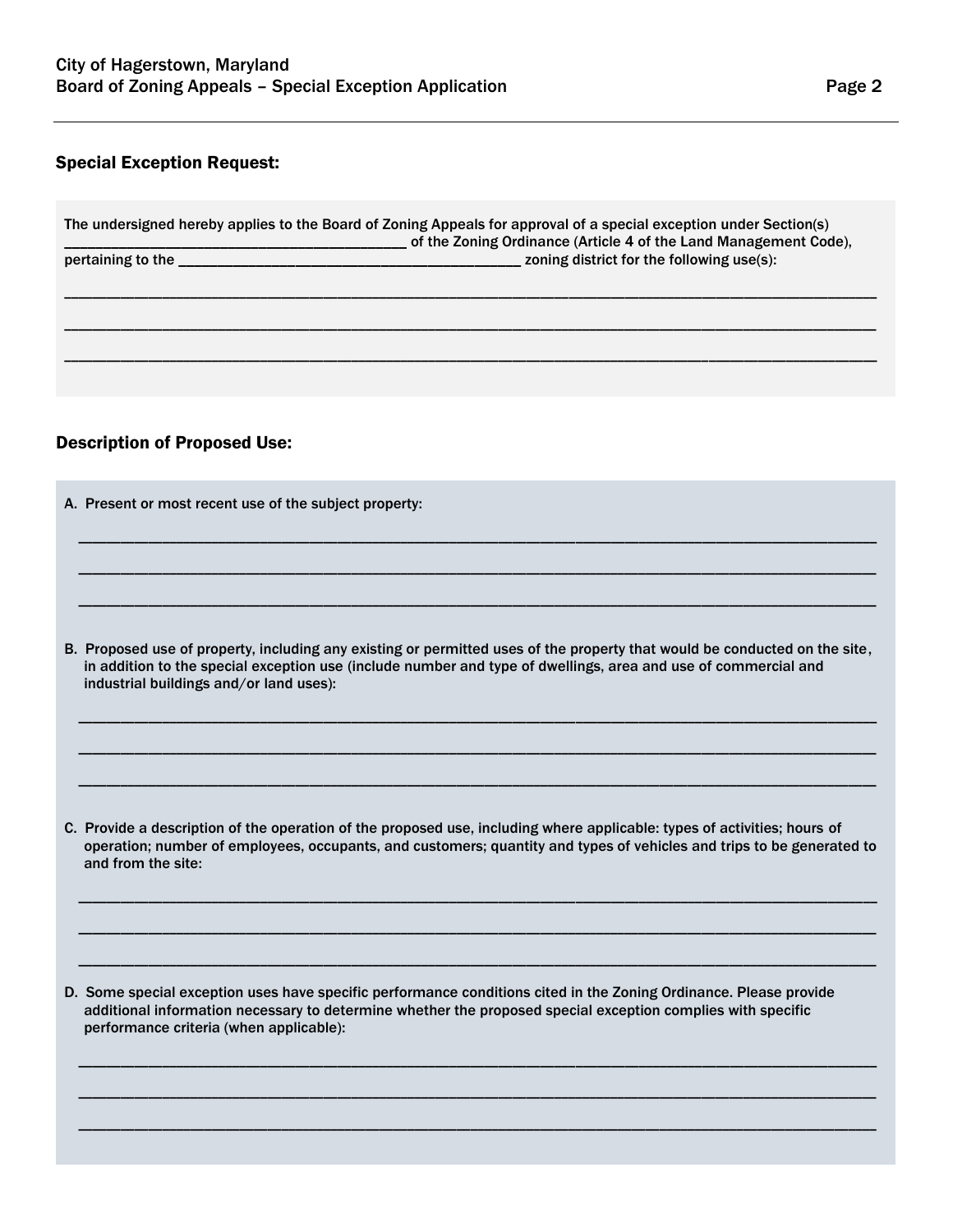E. If the Zoning Ordinance has a minimum lot size requirement for this proposed use, list the requirement or write "not applicable."

\_\_\_\_\_\_\_\_\_\_\_\_\_\_\_\_\_\_\_\_\_\_\_\_\_\_\_\_\_\_\_\_\_\_\_\_\_\_\_\_\_\_\_\_\_\_\_\_\_\_\_\_\_\_\_\_\_\_\_\_\_\_\_\_\_\_\_\_\_\_\_\_\_\_\_\_\_\_\_\_\_\_\_\_\_\_\_\_\_\_\_\_\_\_\_\_\_\_\_\_\_\_\_\_\_\_\_\_\_\_\_\_\_\_

\_\_\_\_\_\_\_\_\_\_\_\_\_\_\_\_\_\_\_\_\_\_\_\_\_\_\_\_\_\_\_\_\_\_\_\_\_\_\_\_\_\_\_\_\_\_\_\_\_\_\_\_\_\_\_\_\_\_\_\_\_\_\_\_\_\_\_\_\_\_\_\_\_\_\_\_\_\_\_\_\_\_\_\_\_\_\_\_\_\_\_\_\_\_\_\_\_\_\_\_\_\_\_\_\_\_\_\_\_\_\_\_\_\_

\_\_\_\_\_\_\_\_\_\_\_\_\_\_\_\_\_\_\_\_\_\_\_\_\_\_\_\_\_\_\_\_\_\_\_\_\_\_\_\_\_\_\_\_\_\_\_\_\_\_\_\_\_\_\_\_\_\_\_\_\_\_\_\_\_\_\_\_\_\_\_\_\_\_\_\_\_\_\_\_\_\_\_\_\_\_\_\_\_\_\_\_\_\_\_\_\_\_\_\_\_\_\_\_\_\_\_\_\_\_\_\_\_\_

\_\_\_\_\_\_\_\_\_\_\_\_\_\_\_\_\_\_\_\_\_\_\_\_\_\_\_\_\_\_\_\_\_\_\_\_\_\_\_\_\_\_\_\_\_\_\_\_\_\_\_\_\_\_\_\_\_\_\_\_\_\_\_\_\_\_\_\_\_\_\_\_\_\_\_\_\_\_\_\_\_\_\_\_\_\_\_\_\_\_\_\_\_\_\_\_\_\_\_\_\_\_\_\_\_\_\_\_\_\_\_\_\_\_

\_\_\_\_\_\_\_\_\_\_\_\_\_\_\_\_\_\_\_\_\_\_\_\_\_\_\_\_\_\_\_\_\_\_\_\_\_\_\_\_\_\_\_\_\_\_\_\_\_\_\_\_\_\_\_\_\_\_\_\_\_\_\_\_\_\_\_\_\_\_\_\_\_\_\_\_\_\_\_\_\_\_\_\_\_\_\_\_\_\_\_\_\_\_\_\_\_\_\_\_\_\_\_\_\_\_\_\_\_\_\_\_\_\_

\_\_\_\_\_\_\_\_\_\_\_\_\_\_\_\_\_\_\_\_\_\_\_\_\_\_\_\_\_\_\_\_\_\_\_\_\_\_\_\_\_\_\_\_\_\_\_\_\_\_\_\_\_\_\_\_\_\_\_\_\_\_\_\_\_\_\_\_\_\_\_\_\_\_\_\_\_\_\_\_\_\_\_\_\_\_\_\_\_\_\_\_\_\_\_\_\_\_\_\_\_\_\_\_\_\_\_\_\_\_\_\_\_\_

\_\_\_\_\_\_\_\_\_\_\_\_\_\_\_\_\_\_\_\_\_\_\_\_\_\_\_\_\_\_\_\_\_\_\_\_\_\_\_\_\_\_\_\_\_\_\_\_\_\_\_\_\_\_\_\_\_\_\_\_\_\_\_\_\_\_\_\_\_\_\_\_\_\_\_\_\_\_\_\_\_\_\_\_\_\_\_\_\_\_\_\_\_\_\_\_\_\_\_\_\_\_\_\_\_\_\_\_\_\_\_\_\_\_

F. Please list any other factors or information you would like the Board of Zoning Appeals to consider.

G. Special exception uses are required to provide parking required by Section O. of the Zoning Ordinance. Based on the requirements of Section O., how many parking spaces are required for this use? How many parking spaces are provided for this use and other uses on this property? On-street parking spaces shall not figure into the total number of spaces provided. Count only those spaces on the property. If the parking provided on the property does not meet minimum requirements for all uses on the subject property, the applicant may proceed but completing a variance application seeking the Board of Zoning Appeals' approval of a variance to reduce this requirement is required.

\_\_\_\_\_\_\_\_\_\_\_\_\_\_\_\_\_\_\_\_\_\_\_\_\_\_\_\_\_\_\_\_\_\_\_\_\_\_\_\_\_\_\_\_\_\_\_\_\_\_\_\_\_\_\_\_\_\_\_\_\_\_\_\_\_\_\_\_\_\_\_\_\_\_\_\_\_\_\_\_\_\_\_\_\_\_\_\_\_\_\_\_\_\_\_\_\_\_\_\_\_\_\_\_\_\_\_\_\_\_\_\_\_\_

\_\_\_\_\_\_\_\_\_\_\_\_\_\_\_\_\_\_\_\_\_\_\_\_\_\_\_\_\_\_\_\_\_\_\_\_\_\_\_\_\_\_\_\_\_\_\_\_\_\_\_\_\_\_\_\_\_\_\_\_\_\_\_\_\_\_\_\_\_\_\_\_\_\_\_\_\_\_\_\_\_\_\_\_\_\_\_\_\_\_\_\_\_\_\_\_\_\_\_\_\_\_\_\_\_\_\_\_\_\_\_\_\_\_

\_\_\_\_\_\_\_\_\_\_\_\_\_\_\_\_\_\_\_\_\_\_\_\_\_\_\_\_\_\_\_\_\_\_\_\_\_\_\_\_\_\_\_\_\_\_\_\_\_\_\_\_\_\_\_\_\_\_\_\_\_\_\_\_\_\_\_\_\_\_\_\_\_\_\_\_\_\_\_\_\_\_\_\_\_\_\_\_\_\_\_\_\_\_\_\_\_\_\_\_\_\_\_\_\_\_\_\_\_\_\_\_\_\_

\_\_\_\_\_\_\_\_\_\_\_\_\_\_\_\_\_\_\_\_\_\_\_\_\_\_\_\_\_\_\_\_\_\_\_\_\_\_\_\_\_\_\_\_\_\_\_\_\_\_\_\_\_\_\_\_\_\_\_\_\_\_\_\_\_\_\_\_\_\_\_\_\_\_\_\_\_\_\_\_\_\_\_\_\_\_\_\_\_\_\_\_\_\_\_\_\_\_\_\_\_\_\_\_\_\_\_\_\_\_\_\_\_\_

\_\_\_\_\_\_\_\_\_\_\_\_\_\_\_\_\_\_\_\_\_\_\_\_\_\_\_\_\_\_\_\_\_\_\_\_\_\_\_\_\_\_\_\_\_\_\_\_\_\_\_\_\_\_\_\_\_\_\_\_\_\_\_\_\_\_\_\_\_\_\_\_\_\_\_\_\_\_\_\_\_\_\_\_\_\_\_\_\_\_\_\_\_\_\_\_\_\_\_\_\_\_\_\_\_\_\_\_\_\_\_\_\_\_

\_\_\_\_\_\_\_\_\_\_\_\_\_\_\_\_\_\_\_\_\_\_\_\_\_\_\_\_\_\_\_\_\_\_\_\_\_\_\_\_\_\_\_\_\_\_\_\_\_\_\_\_\_\_\_\_\_\_\_\_\_\_\_\_\_\_\_\_\_\_\_\_\_\_\_\_\_\_\_\_\_\_\_\_\_\_\_\_\_\_\_\_\_\_\_\_\_\_\_\_\_\_\_\_\_\_\_\_\_\_\_\_\_\_

H. Some special exception uses have specific performance conditions cited in the Zoning Ordinance. Please provide additional information necessary to determine whether the proposed special exception complies with specific performance criteria (when applicable); see Section U.8.a.(7):

#### Special Exception Site Drawing:

In order for the Board of Zoning Appeals to have a clear understanding of the unique conditions of your property and your special exception request(s), you must submit a drawing of the property with this application, showing the property lines, the property's relationship to adjacent streets and buildings, the location of existing buildings on the site, and proposed improvements that would occur if the special exception(s) is/are granted. Attach a copy to the original application form and each of the nine copies submitted.

Attached to this application is a sample drawing for you to use as an example and guide in preparing a drawing for your application.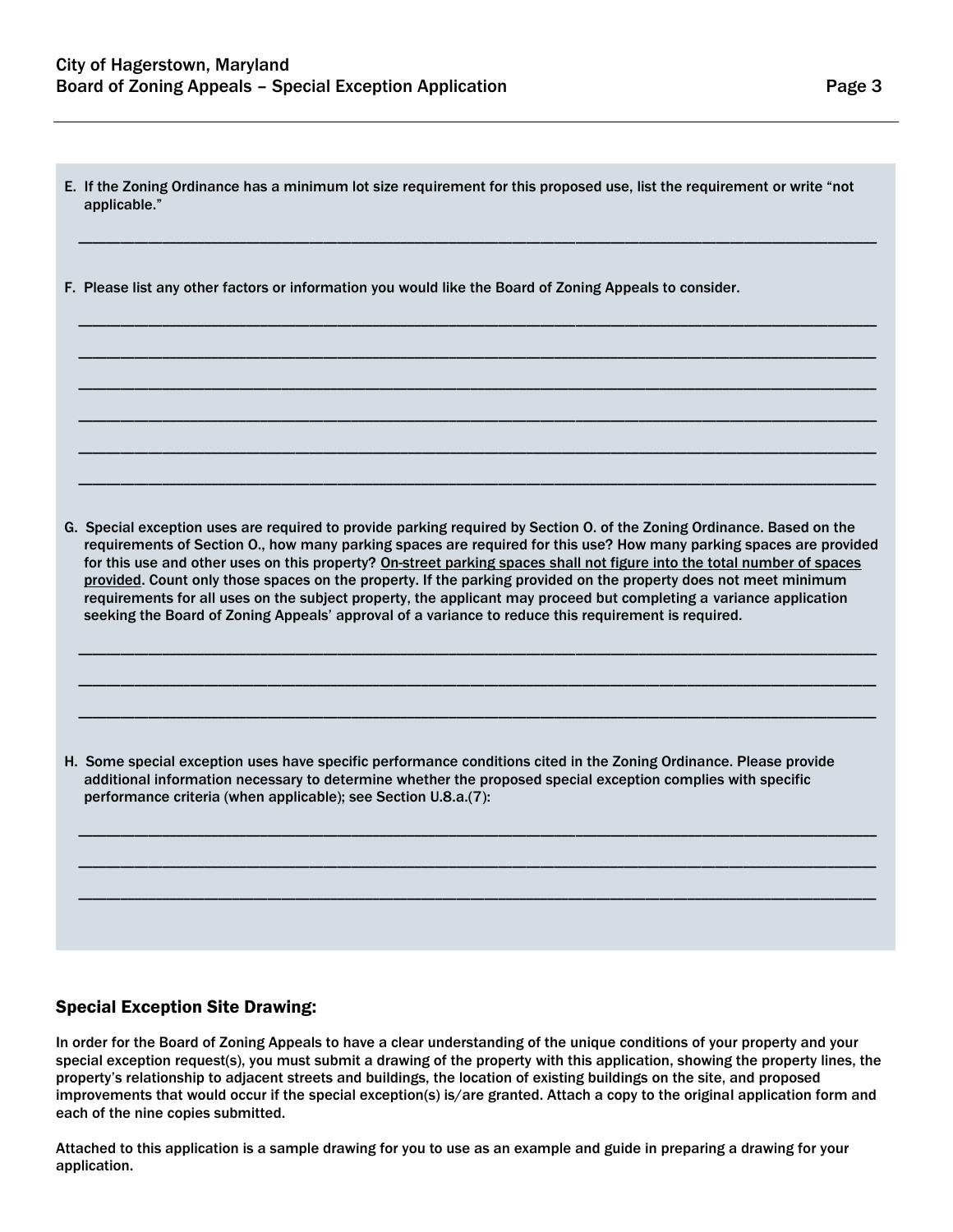#### Additional Materials, Fees, Posting, and Advertising:

A. If desired, supplemental pages may be attached to this application.

This **original** application form and nine (9) copies of the application must be submitted. If the applicant desires to submit additional materials, pages, etc., ten (10) copies are required. However, additional copies of original photographs and large graphic exhibits are not required. Single copies of original photographs and large graphic exhibits are sufficient. Please do not mount large exhibits to foam core or other rigid backing, as the exhibit can be damaged when removed for placement in the file.

- B. The undersigned agrees to properly post the property at least ten (10) days immediately prior to the hearing and maintain the poster(s) during the period the property is required to be posted. Failure to comply with this requirement will delay the Board hearing the case.
- C. The undersigned agrees to pay all costs in accordance with the current fee schedule adopted by the Mayor and City Council. Checks are to be made payable to the "City of Hagerstown."

#### **Signatures**

The undersigned hereby affirms that all of the statements and information contained in, or filed with, this petition are true and correct. The undersigned has read the instructions on this form, filing herewith all of the required accompanying information.

\_\_\_\_\_\_\_\_\_\_\_\_\_\_\_\_\_\_\_\_\_\_\_\_\_\_\_\_\_\_\_\_\_\_\_\_\_\_\_\_\_\_\_\_\_\_\_\_\_\_\_ \_\_\_\_\_\_\_\_\_\_\_\_\_\_\_\_\_\_\_\_\_\_\_\_\_\_\_\_\_\_\_\_\_\_\_\_\_\_\_\_\_\_\_\_\_\_\_\_\_\_\_\_

Attorney's Signature (if applicable) and applicant's Signature Applicant's Signature

Property Owner's Signature (if other than applicant)

\_\_\_\_\_\_\_\_\_\_\_\_\_\_\_\_\_\_\_\_\_\_\_\_\_\_\_\_\_\_\_\_\_\_\_\_\_\_\_\_\_\_\_\_\_\_\_\_\_\_\_\_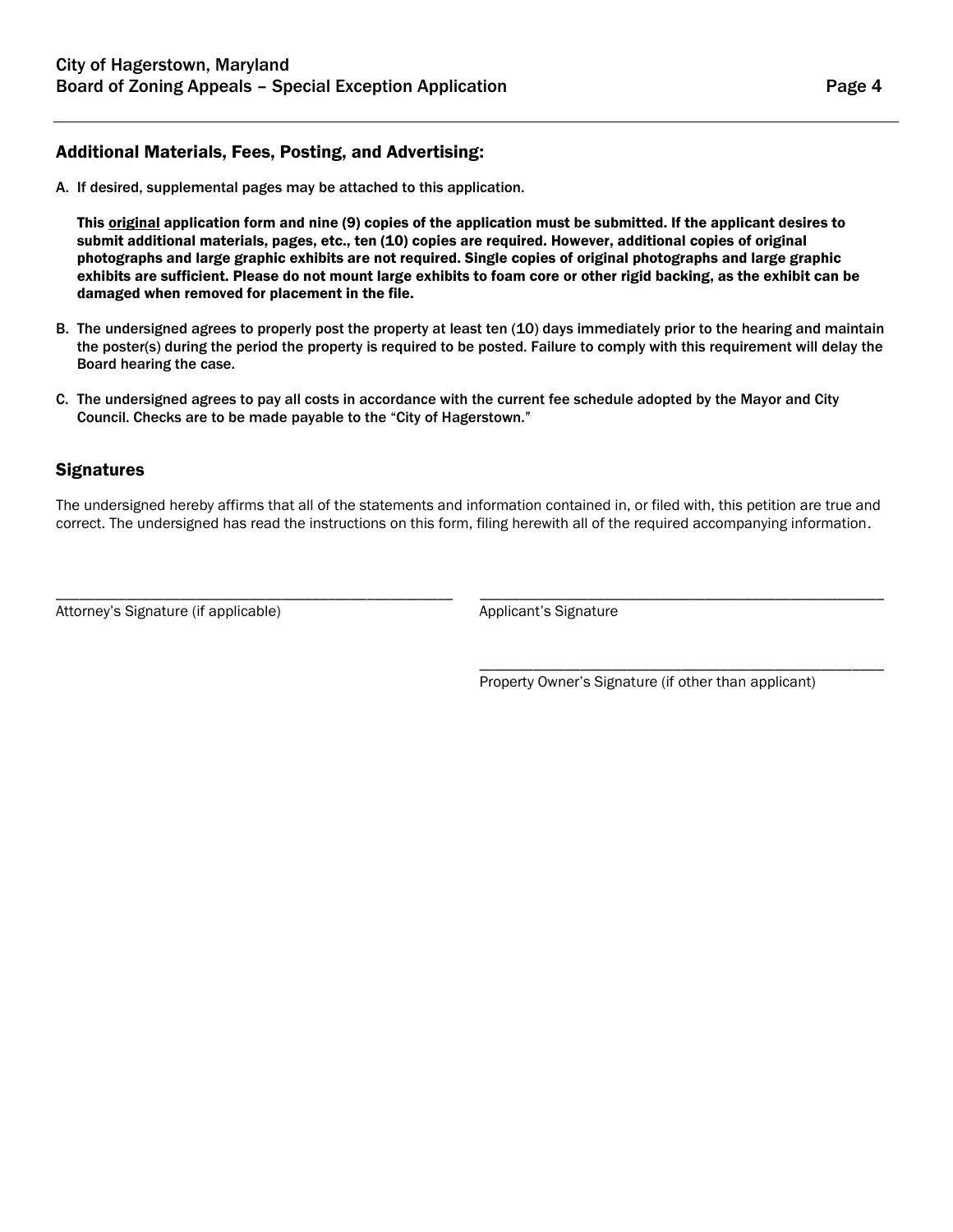#### What is a Special Exception and what are the Standards Used by the Board to Make a Decision?

A special exception use is a use that is generally considered permitted in a zoning district, but the Board of Zoning Appeals must review the proposal to ensure that there are no unique impacts created by the proposal that would inordinately impact adjacent or nearby properties more than is generally inherent to the use in this district.

Simply stated, the Board makes sure that the proposed use is no worse at this particular site than it would be at any other typical property in the same zoning district. The process assumes there will be impacts. The question to be answered is: "Are the impacts of the proposed use greater at this location than it would be at other properties in the same zoning district"?

In order to approve a special exception the Board of Zoning Appeals must:

- 1. Receive this completed application, provided by you and submitted at the Planning and Code Administration Department.
- 2. Find that they have the power to grant the special exception. The Board has no authority to grant a special exception for a use that is not listed on the list of permitted special exceptions.
- 3. Find that granting the special exception will not materially or adversely affect the public interest. In making this determination, the Board shall consider, among other things, the impact of the proposed use on neighborhood parking and whether any proposed activities will create adverse visual, odor, dust, and/or noise impacts for surrounding properties.

This is explained in more detail in the Zoning Ordinance, Section U.8.a.

It is these standards that you should be prepared to address at your hearing in order for the Board of Zoning Appeals to be able to approve your special exception.

In granting any special exception, the Board may prescribe appropriate conditions and safeguards in conformity with the Zoning Ordinance and the issues considered in #3 above. Violation of such conditions and safeguards when made a part of the terms under which a special exception is granted, shall be deemed to be a violation of the Zoning Ordinance, subject to enforcement action.

For more information, please contact:

Hagerstown Planning and Code Administration Department

City of Hagerstown, Maryland One East Franklin Street, Suite 300 Hagerstown, MD 21740

T: 301.739.8577, ext. 138 F: 301.791.2650

Email: planning@hagerstownmd.org

Last Amended: 2/5/2020